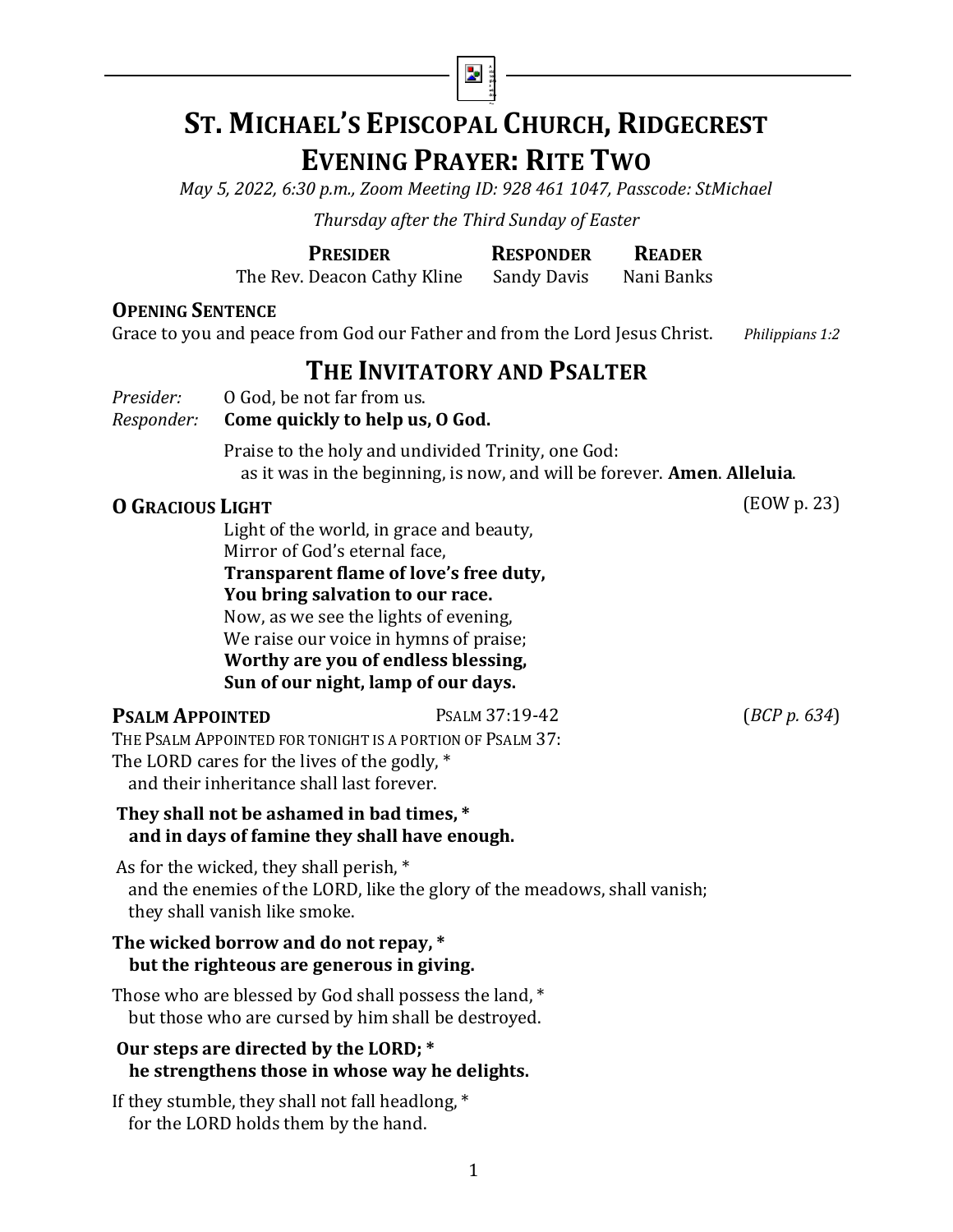

#### **I have been young and now I am old, \***

 **but never have I seen the righteous forsaken, or their children begging bread.**

The righteous are always generous in their lending, \* and their children shall be a blessing.

#### **Turn from evil, and do good, \* and dwell in the land for ever.**

For the LORD loves justice; \* he does not forsake his faithful ones.

#### **They shall be kept safe for ever, \* but the offspring of the wicked shall be destroyed.**

The righteous shall possess the land \* and dwell in it for ever.

#### **The mouth of the righteous utters wisdom, \* and their tongue speaks what is right.**

The law of their God is in their heart, \* and their footsteps shall not falter.

#### **The wicked spy on the righteous \* and seek occasion to kill them.**

The LORD will not abandon them to their hand, \* nor let them be found guilty when brought to trial.

#### **Wait upon the LORD and keep his way; \* he will raise you up to possess the land, and when the wicked are cut off, you will see it.**

I have seen the wicked in their arrogance, \* flourishing like a tree in full leaf.

#### **I went by, and behold, they were not there; \* I searched for them, but they could not be found.**

Mark those who are honest; observe the upright; \* for there is a future for the peaceable.

#### **Transgressors shall be destroyed, one and all; \* the future of the wicked is cut off.**

But the deliverance of the righteous comes from the LORD; \* he is their stronghold in time of trouble.

#### **The LORD will help them and rescue them; \* he will rescue them from the wicked and deliver them, because they seek refuge in him.**

**Praise to the holy and undivided Trinity, one God: as it was in the beginning, is now, and will be forever. Amen.**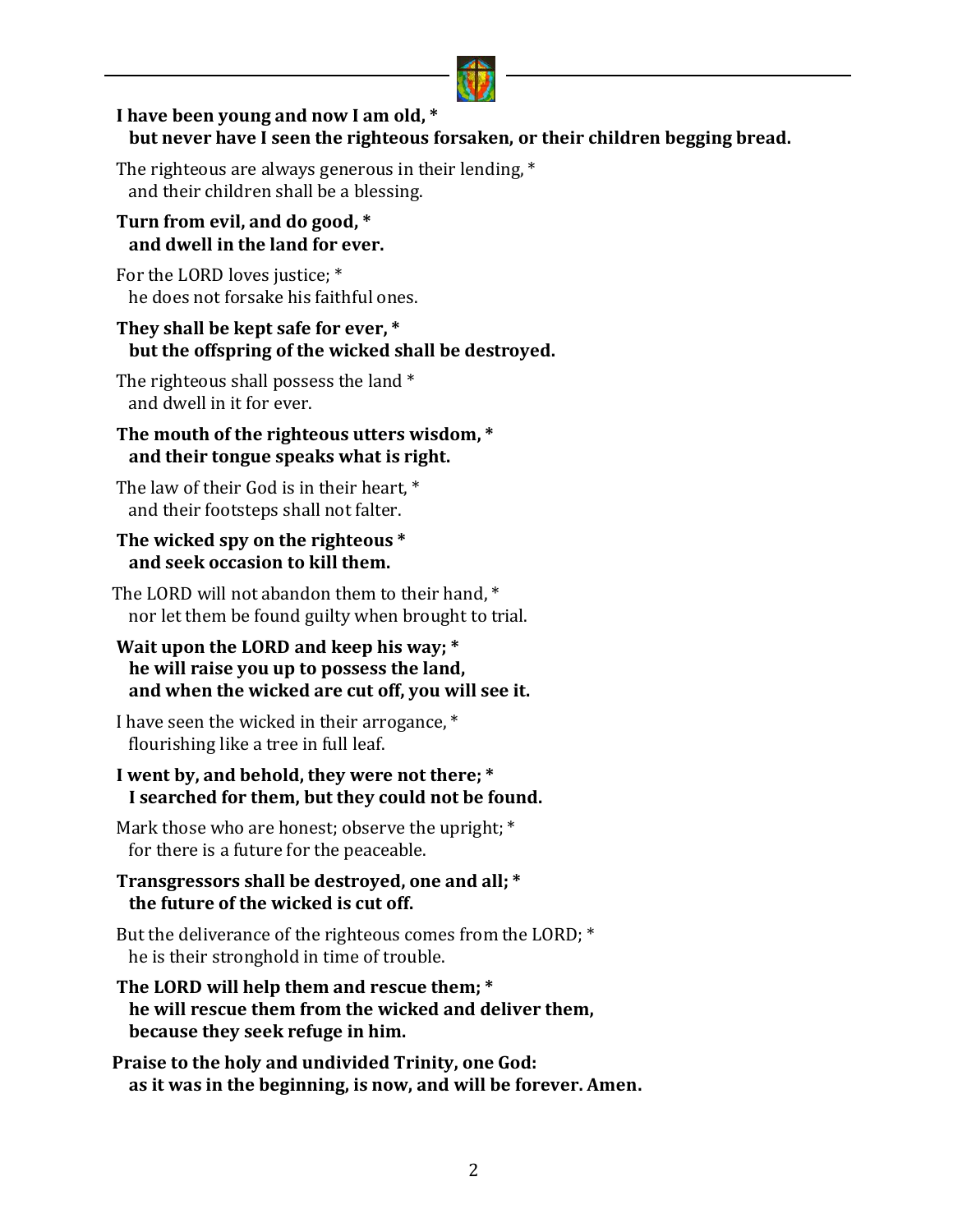# **THE READINGS**

**THE FIRST READING** EXODUS 20:1-21 NANI BANKS

A READING FROM THE BOOK OF EXODUS.

Then God spoke all these words: I am the Lord your God, who brought you out of the land of Egypt, out of the house of slavery; you shall have no other gods before me. You shall not make for yourself an idol, whether in the form of anything that is in heaven above, or that is on the earth beneath, or that is in the water under the earth. You shall not bow down to them or worship them; for I the Lord your God am a jealous God, punishing children for the iniquity of parents, to the third and the fourth generation of those who reject me, but showing steadfast love to the thousandth generation of those who love me and keep my commandments. You shall not make wrongful use of the name of the Lord your God, for the Lord will not acquit anyone who misuses his name. Remember the sabbath day, and keep it holy. Six days you shall labor and do all your work. But the seventh day is a sabbath to the Lord your God; you shall not do any work—you, your son or your daughter, your male or female slave, your livestock, or the alien resident in your towns. For in six days the Lord made heaven and earth, the sea, and all that is in them, but rested the seventh day; therefore the Lord blessed the sabbath day and consecrated it.

Honor your father and your mother, so that your days may be long in the land that the Lord your God is giving you. You shall not murder. You shall not commit adultery. You shall not steal. You shall not bear false witness against your neighbor. You shall not covet your neighbor's house; you shall not covet your neighbor's wife, or male or female slave, or ox, or donkey, or anything that belongs to your neighbor.

When all the people witnessed the thunder and lightning, the sound of the trumpet, and the mountain smoking, they were afraid and trembled and stood at a distance, and said to Moses, "You speak to us, and we will listen; but do not let God speak to us, or we will die." Moses said to the people, "Do not be afraid; for God has come only to test you and to put the fear of him upon you so that you do not sin." Then the people stood at a distance, while Moses drew near to the thick darkness where God was.

*Reader*: Hear what the Spirit is saying to God's people.

*Responder:* **Thanks be to God**.

#### **THE SONG OF MARY** LUKE 1:46-55 (EOW p. 27)

*Presider and responder alternate by whole verse.*

My soul proclaims the greatness of the Lord, my spirit rejoices in you, O God my Savior; \* for you have looked with favor on your lowly servant.

**From this day all generations will call me blessed: \***

**you, the Almighty, have done great things for me, and holy is your Name.**

You have mercy on those who fear you \*

from generation to generation.

**You have shown strength with your arm, \***

**and scattered the proud in their conceit,**

Casting down the mighty from their thrones, \* and lifting up the lowly.

**You have filled the hungry with good things, \* and sent the rich away empty.**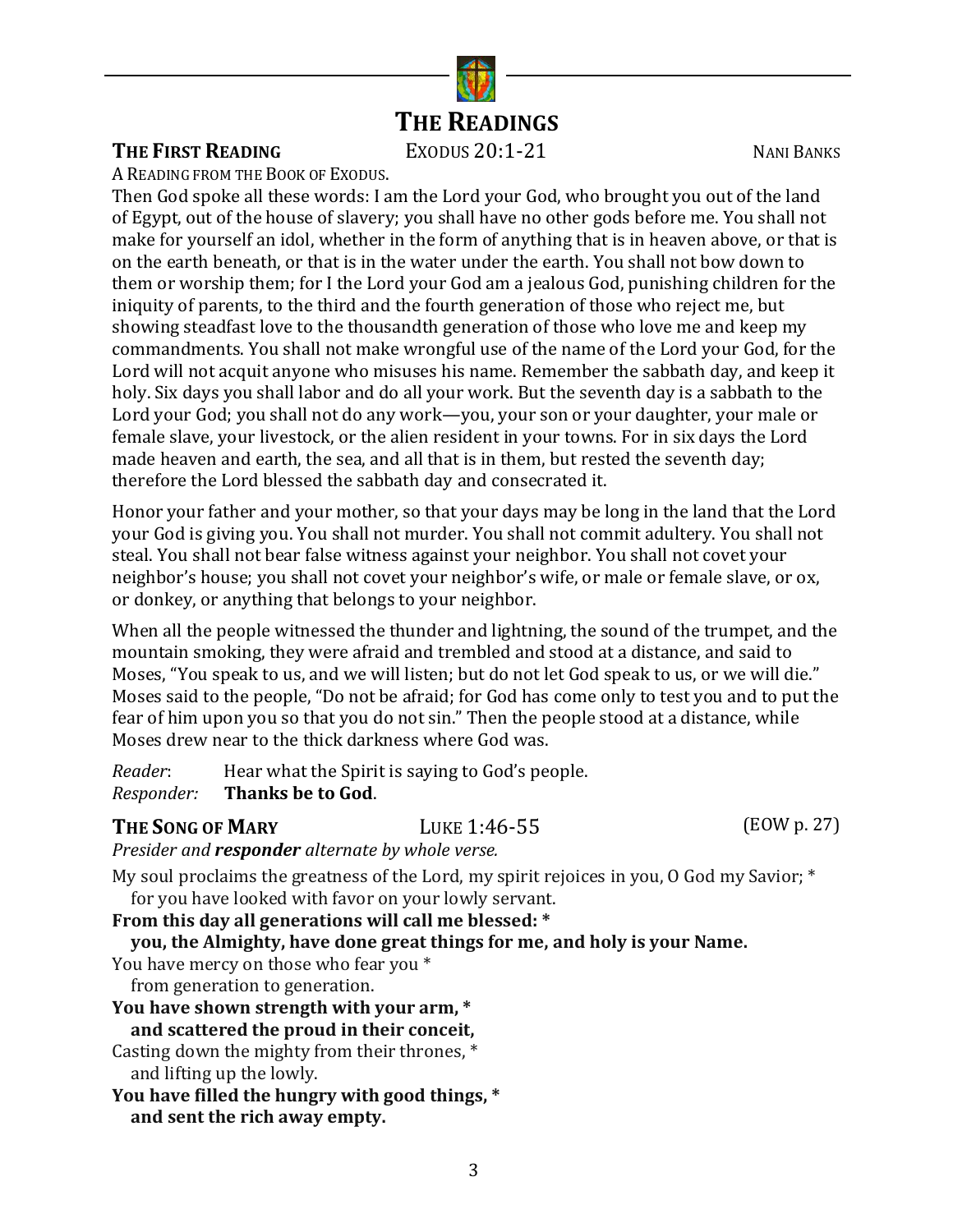

You have come to the help of your servant Israel, \*

for you have remembered your promise of mercy,

#### **The promise you made to our forebears, \***

**to Abraham and his children forever.**

#### **THE SECOND READING** MATTHEW 4:1-11 DAVE WALLER

A READING FROM THE GOSPEL ACCORDING TO MATTHEW.

Then Jesus was led up by the Spirit into the wilderness to be tempted by the devil. He fasted forty days and forty nights, and afterwards he was famished. The tempter came and said to him, "If you are the Son of God, command these stones to become loaves of bread." But he answered, "It is written, 'One does not live by bread alone, but by every word that comes from the mouth of God.'" Then the devil took him to the holy city and placed him on the pinnacle of the temple, saying to him, "If you are the Son of God, throw yourself down; for it is written, 'He will command his angels concerning you,' and 'On their hands they will bear you up, so that you will not dash your foot against a stone.'" Jesus said to him, "Again it is written, 'Do not put the Lord your God to the test.'" Again, the devil took him to a very high mountain and showed him all the kingdoms of the world and their splendor; and he said to him, "All these I will give you, if you will fall down and worship me." Jesus said to him, "Away with you, Satan! for it is written, 'Worship the Lord your God, and serve only him.'" Then the devil left him, and suddenly angels came and waited on him.

*Reader*: Hear what the Spirit is saying to God's people. *Responder:* **Thanks be to God**.

#### **THE SONG OF SIMEON** LUKE 2:29-32 (BCP p. 120)

*Presider and responder alternate by whole verse.*

Lord, you now have set your servant free \* to go in peace as you have promised; **For these eyes of mine have seen the Savior, \* whom you have prepared for all the world to see:** A Light to enlighten the nations, \* and the glory of your people Israel.

**Praise to the holy and undivided Trinity, one God: as it was in the beginning, is now, and will be forever. Amen.**

**SCRIPTURE DISCUSSION**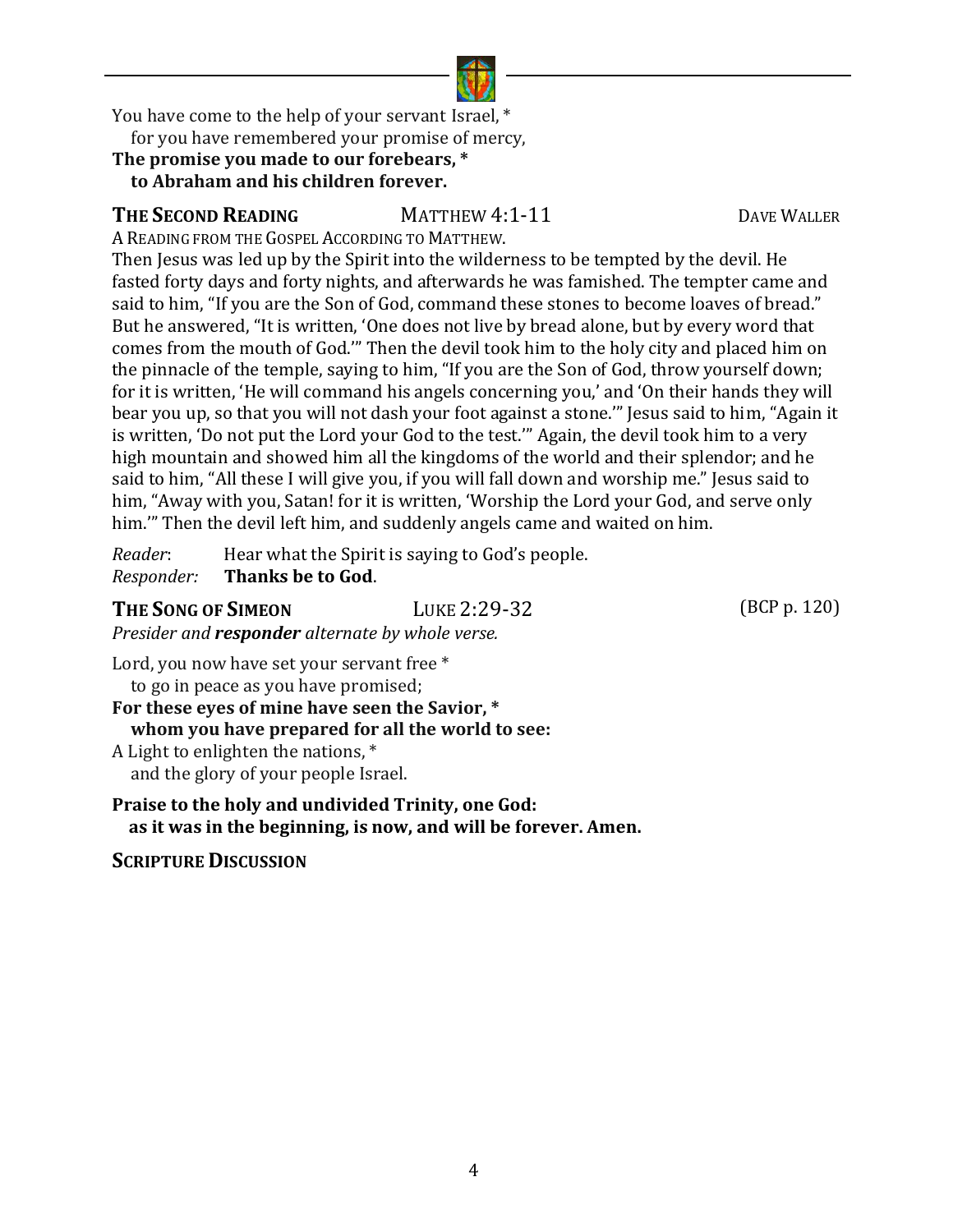## **APOSTLES' CREED** *(BCP p. 120)*

I believe in God, the Father almighty, creator of heaven and earth;

I believe in Jesus Christ, his only Son, our Lord.

He was conceived by the power of the Holy Spirit and born of the Virgin Mary.

He suffered under Pontius Pilate, was crucified, died, and was buried.

He descended to the dead. On the third day he rose again.

He ascended into heaven, and is seated at the right hand of the Father.

He will come again to judge the living and the dead.

I believe in the Holy Spirit, the holy catholic Church, the communion of saints, the forgiveness of sins

the resurrection of the body, and the life everlasting. Amen.

# **THE PRAYERS**

## **THE LORD'S PRAYER** *(BCP p. 121)*

| Presider:  | God be with you.   |
|------------|--------------------|
| Responder: | And also with you. |
| Presider:  | Let us pray.       |

Our Father, who art in heaven, hallowed be thy Name, thy kingdom come, thy will be done, on earth as it is in heaven. Give us this day our daily bread. And forgive us our trespasses, as we forgive those who trespass against us. And lead us not into temptation, but deliver us from evil. For thine is the kingdom, and the power, and the glory, for ever and ever. **Amen**.

#### **SUFFRAGES B** *(BCP p. 121)*

That this evening may be holy, good, and peaceful, **We entreat you, O Lord.**

That your holy angels may lead us in paths of peace and goodwill, **We entreat you, O Lord.**

That we may be pardoned and forgiven for our sins and offenses, **We entreat you, O Lord.** 

That there may be peace to your Church and to the whole world, **We entreat you, O Lord.** 

That we may depart this life in your faith and fear, and not be condemned before the great judgment seat of Christ, **We entreat you, O Lord.**

That we may be bound together by your Holy Spirit in the communion of St. Michael and all your saints, entrusting one another and all our life to Christ, **We entreat you, O Lord.**

**THE COLLECT OF THE DAY** THIRD SUNDAY OF EASTER (*BCP p. 224*)

O God, whose blessed Son made himself known to his disciples in the breaking of bread: Open the eyes of our faith, that we may behold him in all his redeeming work; who lives and reigns with you, in the unity of the Holy Spirit, one God, now and forever. **Amen**.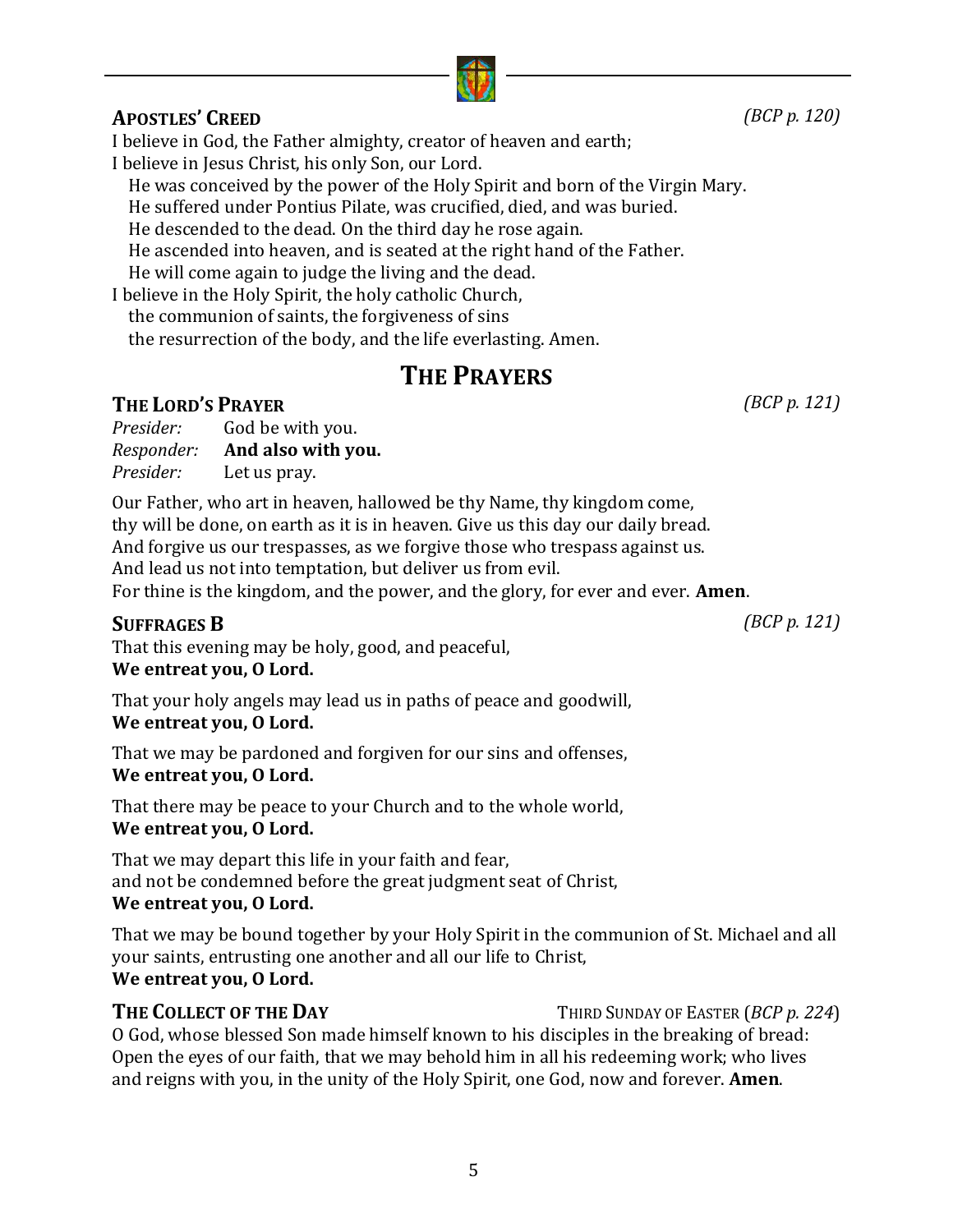# **A COLLECT FOR THE PRESENCE OF CHRIST** (*BCP p. 124*)

Lord Jesus, stay with us, for evening is at hand and the day is past; be our companion in the way, kindle our hearts, and awaken hope, that we may know you as you are revealed in Scripture and the breaking of bread. Grant this for the sake of your love. **Amen**.

# **A PRAYER FOR MISSION** (*BCP p. 124*)

O God and Father of all, whom the whole heavens adore: Let the whole earth also worship you, all nations obey you, all tongues confess and bless you, and men and women everywhere love you and serve you in peace; through Jesus Christ our Lord. **Amen**.

*Presider:* Are there any prayers or thanksgivings you wish to offer? *The people may offer their intercessions and thanksgivings.*

# **THE SUPPLICATION** *(BCP p. 154 adapted)*

*For use at the end or Morning or Evening Prayer; especially in times of war, or of national anxiety, or of disaster.*

O Lord, arise, help us; *and deliver us for your Name's sake.*

O God, we have heard with our ears, and our fathers have declared unto us, the noble works that you did in their days, and in the old time before them.

# *O Lord, arise, help us; and deliver us for your Name's sake.*

Glory to the Father, and to the Son, and to the Holy Spirit: \* as it was in the beginning, is now, and will be forever. Amen.

# *O Lord, arise, help us; and deliver us for your Name's sake.*

- V. From our enemies defend us, O Christ;
- R. **Graciously behold our afflictions.**
- V. With pity behold the sorrows of our hearts;
- R. **Mercifully forgive the sins of your people.**
- V. Favorably with mercy hear our prayers;
- R. **O Son of David, have mercy upon us.**
- V. Both now and ever consent to hear us, O Christ;
- R. **Graciously hear us, O Christ; graciously hear us, O Lord Christ.**

# *The Officiant concludes*

Let us pray.

We humbly ask you, O God, mercifully to look upon our infirmities; and, for the glory of your Name, turn from us all those evils that we most justly have deserved; and grant that in all our troubles we may put our whole trust and confidence in your mercy, and always serve you in holiness and pureness of living, to your honor and glory; through our only Mediator and Advocate, Jesus Christ our Lord. **Amen***.*

*Presider* Let us bless the Lord.

# *Responder* **Thanks be to God.**

# **CLOSING SENTENCE** *(BCP p. 126)*

The grace of our Lord Jesus Christ, and the love of God, and the fellowship of the Holy Spirit, be with us all evermore. **Amen**. *2 Corinthians 13:14*